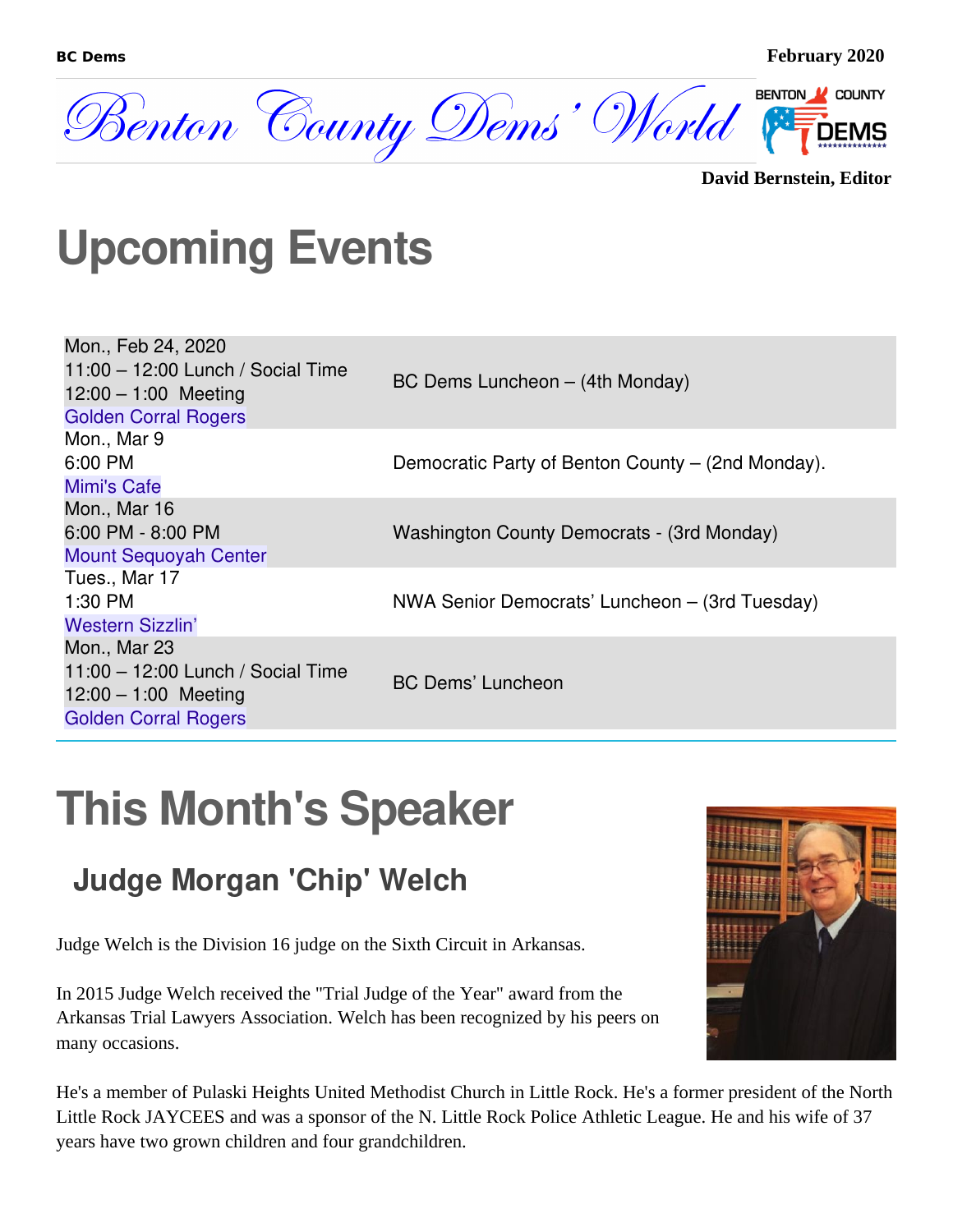### **The President's Memo**

### **Black History Month: An Invitation**



Ta-Nehisi Coates wrote in 2017 the candidacy and presidency of Donald Trump has "… **moved racism from the euphemistic and plausibly deniable to the overt and freely claimed.**" And over the past three years, we have witnessed Trump and the Republican Party benefiting from it. Almost every day the Trump Administration and its surrogates offer up a new cup of poison that undermines the hard-earned achievements toward creating a more perfect union. It also has resulted, alarmingly, in a clear correlation between Trump campaign events and [incidents of prejudiced violence](https://papers.ssrn.com/sol3/papers.cfm?abstract_id=3102652)

In light of the tremendous challenges we face as Americans, we Democrats need to reflect on how well (or poorly) our party has addressed racism. And our reflecting needs to extend beyond the last three years because Trumpism is a symptom of an affliction that has festered for far longer in America.

At last month's meeting, members were invited by D'Andre Jones to partake in a jammed packed calendar of events for NWA's Black History Month. BC

Dems is co-sponsoring a table at Compassion Fayetteville's *Leading with Excellence Award Dinner on February 28th*. The keynote speaker will be Rev. Sharon Risher whose mother was murdered in the Emmanuel Church shooting in Charleston, South Carolina. From participating in local Black History Month events to reading the groundbreaking work of the [Pulitzer Center's 1619 Project,](https://pulitzercenter.org/sites/default/files/full_issue_of_the_1619_project.pdf) we are being offered an opportunity to move beyond self-serving guilt and shame to explore how our nation's original sin of slavery, and its iterations since the end of the Civil War, moves us toward becoming a stronger party working on the right side of history.

Gratefully yours, *Julia K. Bailey*



### **Seed Money for Candidates**

At this month's meeting, we are delighted to present seed funding to our Benton County Democrats. We look forward to our continued support of our candidates after the March 3 primary.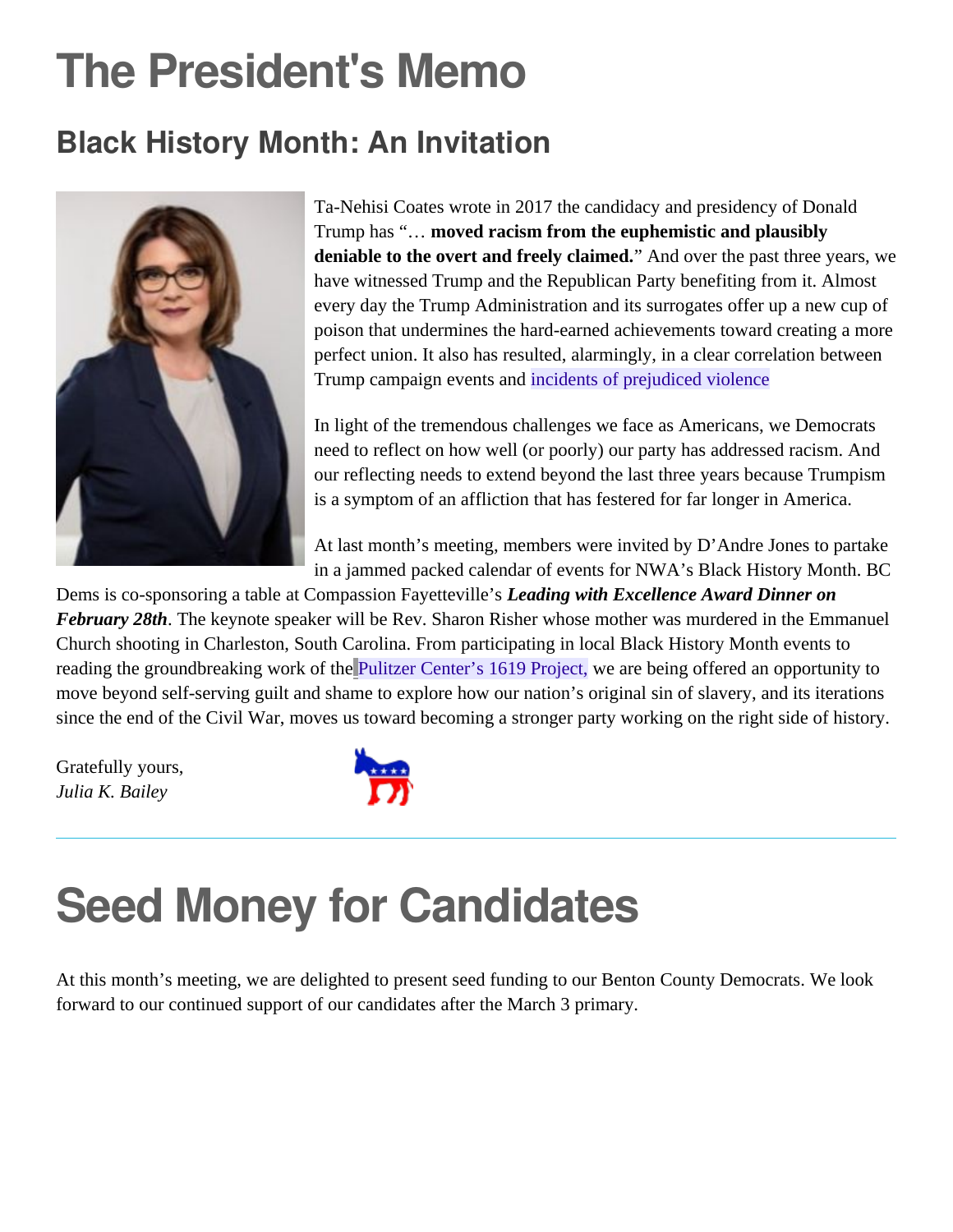

[Download Bean Dinner Flyer Here](https://gallery.mailchimp.com/164e810601a013c180cabf0d7/files/b5294f9e-2b38-4a0c-8eae-af21c5dbd1d5/Bean_Dinner_Flyers_2020_v8_Copy.pdf)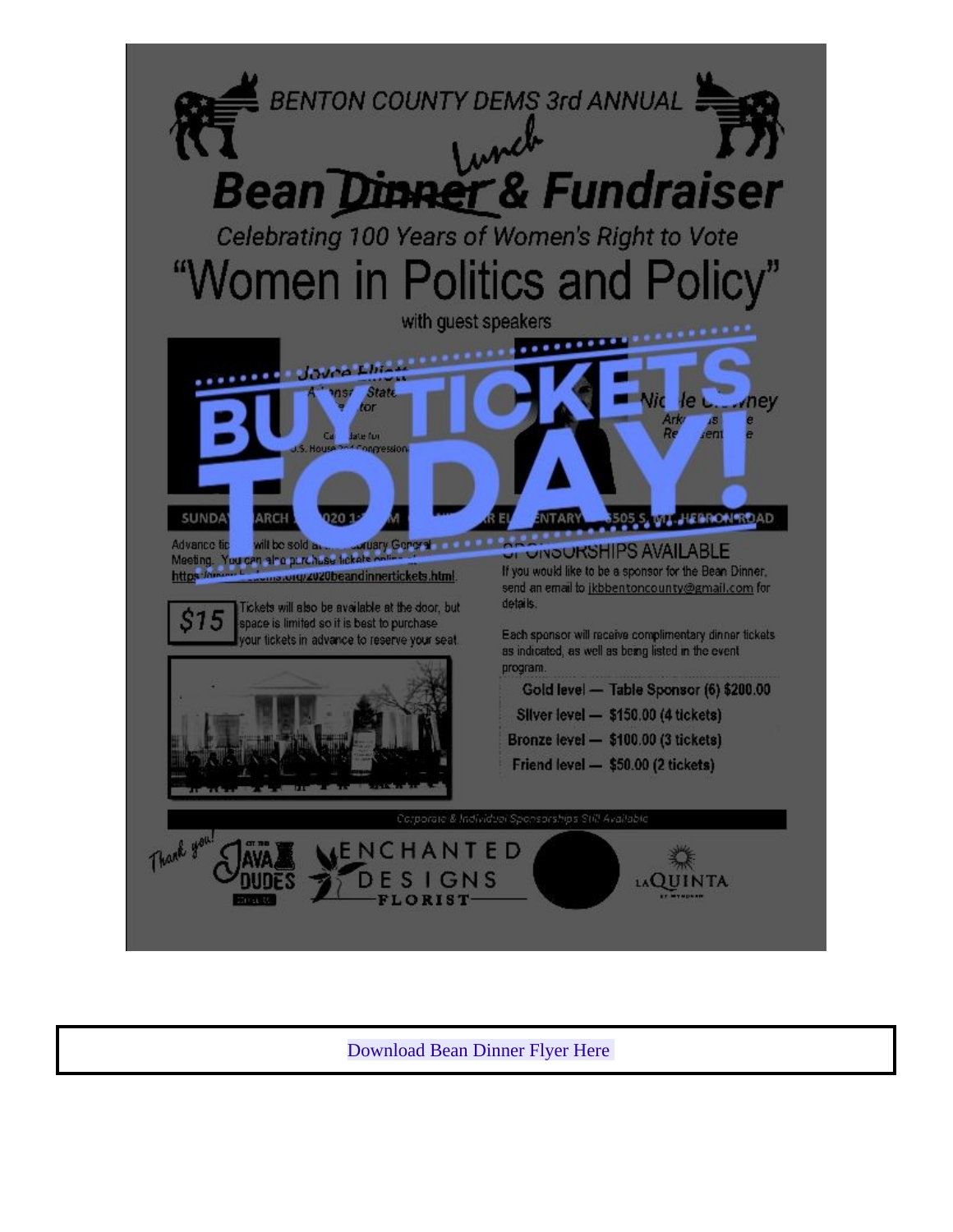# **Voter Registration Efforts**

BC Dems member Connie Hoffman has made significant strides in registering voters and she will report to us regularly on the progress made to address voter suppression.

You can also check your voter registration status at [www.voterview](https://www.voterview.ar-nova.org/voterview)

# **Black History Month**

### **Recommended Reading List**

*The 1619 Project, The Pulitzer Center* [https://pulitzercenter.org/sites/default/files/full\\_issue\\_of\\_the\\_1619\\_project.pdf](https://pulitzercenter.org/sites/default/files/full_issue_of_the_1619_project.pdf)

*Between the World and Me, Ta-Nehisi Coates* <https://www.goodreads.com/book/show/25489625-between-the-world-and-me>

*Just Mercy, Bryan Stevenson* <https://www.goodreads.com/book/show/20342617-just-mercy>

*White Fragility, Robin DiAngelo* <http://www.beacon.org/White-Fragility-P1346.aspx>

# **Early Voting Starts Soon!**

The Benton County government has published a list of early voting sites as well as the dates and hours of operation. We are republishing the information here. However, if you have any difficulty reading this table, you can read the information online or download your own copy at this website: <https://vote.bentoncountyar.gov/elections/>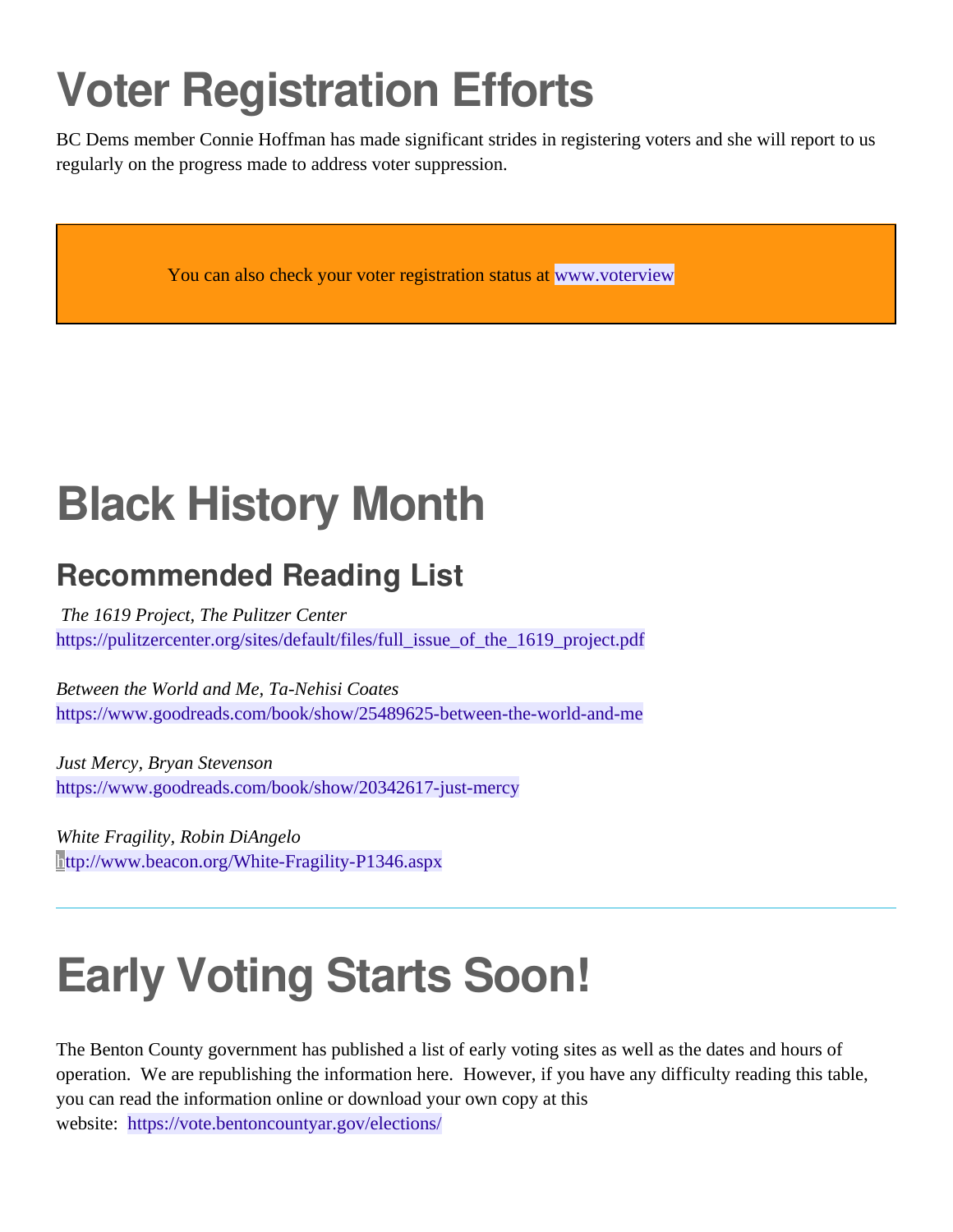|                |                                 |                                          | February 18-21                                                                                                                                                                                                                                        | 8:00am-6:00pm                   |
|----------------|---------------------------------|------------------------------------------|-------------------------------------------------------------------------------------------------------------------------------------------------------------------------------------------------------------------------------------------------------|---------------------------------|
|                |                                 |                                          | February 22                                                                                                                                                                                                                                           | 10:00am-4:00pm                  |
|                | County Clerk's Office -         | 215 E. Central, Suite 217,               | February 24-28                                                                                                                                                                                                                                        | 8:00am-6:00pm                   |
|                | Bentonville                     | <b>Bentonville</b>                       | February 29                                                                                                                                                                                                                                           | 10:00am-4:00pm                  |
|                |                                 |                                          | March <sub>2</sub>                                                                                                                                                                                                                                    | 8:00am-5:00pm                   |
| $\mathbf{1}$   |                                 |                                          |                                                                                                                                                                                                                                                       |                                 |
|                |                                 |                                          | February 18-21                                                                                                                                                                                                                                        | 8:00am-6:00pm                   |
|                | <b>County Clerk's Office-</b>   |                                          | February 22                                                                                                                                                                                                                                           | 10:00am-4:00pm                  |
|                | Rogers                          | 2111 W. Walnut, Rogers                   | February 24-28                                                                                                                                                                                                                                        | 8:00am-6:00pm                   |
|                |                                 |                                          | February 29                                                                                                                                                                                                                                           | 10:00am-4:00pm                  |
| $\overline{2}$ |                                 |                                          | March 2                                                                                                                                                                                                                                               | 8:00am-5:00pm                   |
|                |                                 |                                          | February 18-21                                                                                                                                                                                                                                        | 8:00am-6:00pm                   |
|                |                                 | 707 S. Lincoln, Siloam<br><b>Springs</b> | February 22                                                                                                                                                                                                                                           | 10:00am-4:00pm                  |
|                | County Clerk's Office -         |                                          | February 24-28                                                                                                                                                                                                                                        | 8:00am-6:00pm                   |
|                | <b>Siloam Springs</b>           |                                          | February 29                                                                                                                                                                                                                                           | 10:00am-4:00pm                  |
| $\overline{3}$ |                                 |                                          | March 2                                                                                                                                                                                                                                               | 8:00am-5:00pm                   |
|                |                                 |                                          | February 18-21                                                                                                                                                                                                                                        | 8:00am-6:00pm                   |
|                | <b>First Landmark Baptist</b>   | 206 SE 28th St,                          | February 24-28                                                                                                                                                                                                                                        | 8:00am-6:00pm                   |
| 4              | Church                          | <b>Bentonville</b>                       |                                                                                                                                                                                                                                                       | 8:00am-5:00pm                   |
|                |                                 |                                          |                                                                                                                                                                                                                                                       |                                 |
|                | <b>Riordan Hall</b>             | 3 Riordan Road, Bella                    |                                                                                                                                                                                                                                                       | 8:00am-5:00pm                   |
| 5              |                                 | Vista                                    |                                                                                                                                                                                                                                                       | 8:00am-5:00pm                   |
|                |                                 |                                          | February 18-21                                                                                                                                                                                                                                        | 8:00am-5:00pm                   |
|                | <b>Bella Vista Fire Station</b> | 101 Towncenter, Bella                    | February 24-28                                                                                                                                                                                                                                        | 8:00am-5:00pm                   |
| 6              |                                 | Vista                                    | March 2                                                                                                                                                                                                                                               | 8:00am-5:00pm                   |
|                |                                 | 3300 Market, Suite 130,                  |                                                                                                                                                                                                                                                       | 8:30am-4:30pm                   |
| 7              | <b>Intrust Bank</b>             | Rogers                                   | February 24-28                                                                                                                                                                                                                                        | 8:30am-4:30pm                   |
|                |                                 |                                          |                                                                                                                                                                                                                                                       |                                 |
|                | Grace Lutheran Church           | 415 N 6th Pl, Lowell, AR                 |                                                                                                                                                                                                                                                       | 8:00am-6:00pm                   |
| 8              |                                 | 72745                                    |                                                                                                                                                                                                                                                       | 8:00am-6:00pm                   |
|                |                                 | 900 W. Centerton Blvd,                   | February 18-21                                                                                                                                                                                                                                        | 8:00am-5:00pm                   |
|                | <b>Reach Church</b>             | Centerton                                | February 24-28                                                                                                                                                                                                                                        | 8:00am-5:00pm                   |
| 9              |                                 |                                          | March 2<br>February 18-21<br>February 24-28<br>February 18-21<br>February 18-21<br>February 24-28<br>March 2<br>February 18-21<br>February 24-28<br>February 18-21<br>February 24-28<br>February 18-21<br>February 24-28<br>March 2<br>February 18-21 | 8:00am-5:00pm                   |
|                | <b>NEBCO Community</b>          | 17823 Marshall St,                       |                                                                                                                                                                                                                                                       | 9:00am-6:00pm                   |
|                | <b>Building</b>                 | Garfield                                 |                                                                                                                                                                                                                                                       | 9:00am-6:00pm                   |
| 10             |                                 |                                          |                                                                                                                                                                                                                                                       |                                 |
|                | <b>Gravette Civic Center</b>    | 401 Charlotte St SE,                     |                                                                                                                                                                                                                                                       | 9:00am-6:00pm                   |
| 11             |                                 | Gravette                                 |                                                                                                                                                                                                                                                       | 9:00am-6:00pm                   |
|                |                                 |                                          |                                                                                                                                                                                                                                                       | 8:00am-5:00pm                   |
|                | <b>Siloam Springs</b>           | 110 N. Mt. Olive Street,                 |                                                                                                                                                                                                                                                       | 8:00am-5:00pm                   |
| 12             | <b>Community Building</b>       | <b>Siloam Springs</b>                    |                                                                                                                                                                                                                                                       | 8:00am-5:00pm                   |
|                |                                 |                                          |                                                                                                                                                                                                                                                       | 8:00am-6:00pm                   |
|                | <b>Benton County Election</b>   | 2109 W. Walnut, Rogers                   | February 22                                                                                                                                                                                                                                           | 10:00am-4:00pm                  |
|                |                                 |                                          |                                                                                                                                                                                                                                                       |                                 |
|                |                                 |                                          |                                                                                                                                                                                                                                                       |                                 |
|                | Commission                      |                                          | February 24-28<br>February 29                                                                                                                                                                                                                         | 8:00am-6:00pm<br>10:00am-4:00pm |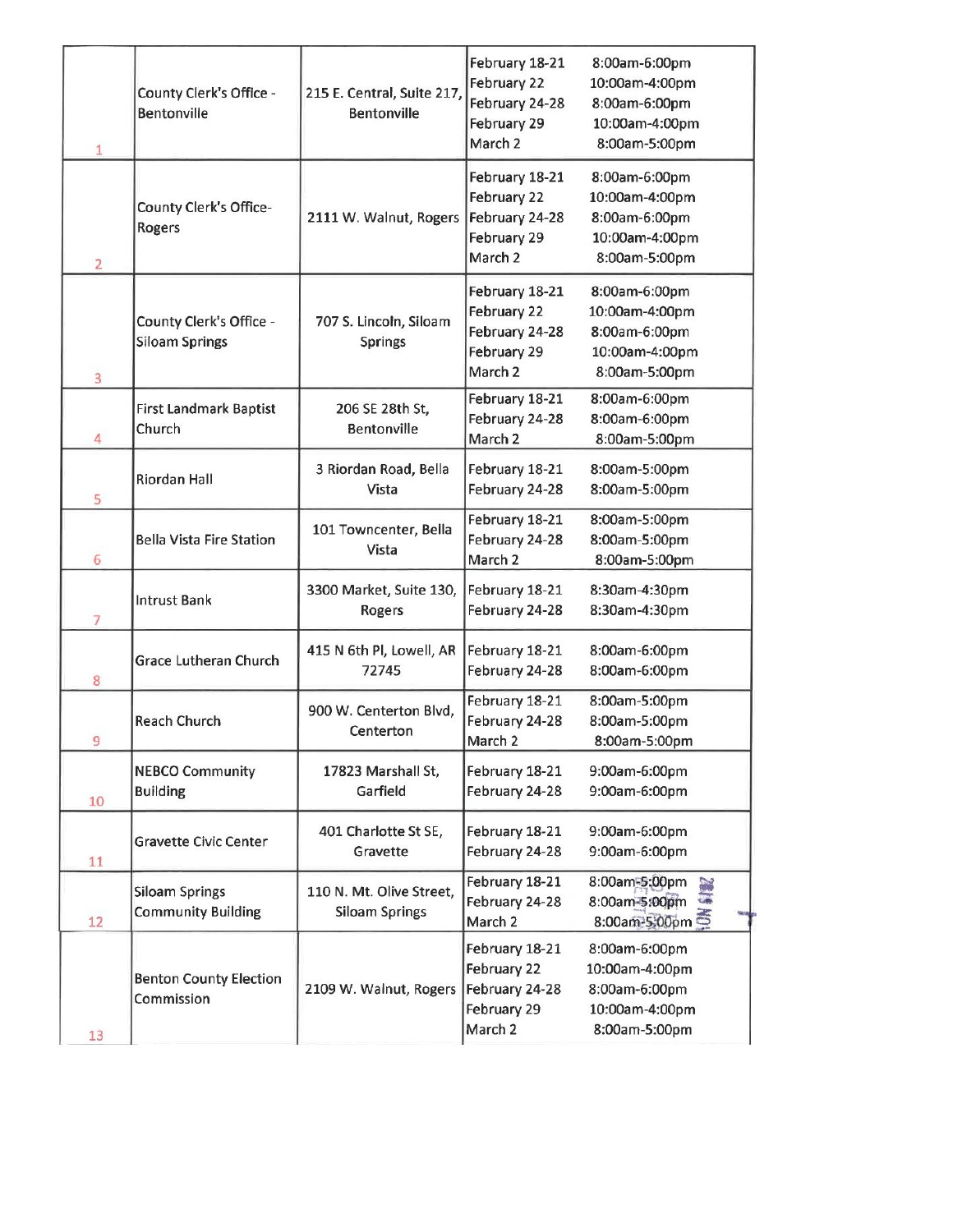# **General Meeting Minutes**

**BENTON COUNTY DEMS January 27, 2020 General Meeting Golden Corral, Rogers, AR**

- I. Call to order by President Julia Bailey 12:02
- II. Pledge led by Bill Beck
- III. Welcoming
	- A. Visitors and new members
	- B. Reminder dues for 2020 are due can be paid in person today or through the BC Dems webpage
	- C. Disregard any email sent in Julia Bailey's name asking for money—these requests are NOT from Julia
- IV. Walter Hinojosa introduced Mayra Esquivel of the Arkansas Immigrant Defense, 4024 Wagon Wheel Road, Springdale, AR
	- A. Non-profit legal service working with immigrants
	- B. Serves all counties in Arkansas
	- C. Originally was the Arkansas Justin Collective which collaborated with the Catholic Charities Collective, changed name in 2018
	- D. Steven Coger, Lead Attorney specializes in Immigration Law heads the group consisting of eight paid staff members, law students, interns, and volunteers
	- E. Outreach services go to family literacy programs, schools, community college, and community events
		- 1. Active on social media—Facebook, Twitter and Instagram and at arkansasimmigrantdefense.com
		- 2. Collaborate with DHS and Arkansas Children's Hospital
		- 3. The biggest obstacle is overcoming the fear of being in the system for possible deportation
	- F. AID uses a sliding fee scale
	- G. Programs
		- 1. DACA renewals, citizenship papers, family-based petitions, asylum for minors, and the new Special Immigrant Juvenile Status pathway to citizenship
		- 2. Therapist in office provides psychological evaluations and therapy
		- 3. U-Process or U-Visa for survivors of violence (domestic violence not included)—requires confirmation by police
	- H. Funding by donation system
- V. Walter Hinojosa introduced D'Andre Jones, Northwest Arkansas Democratic Black Caucus and Civil Rights Leader, working on Black History Month activities
	- A. Development of Black History Month
		- 1. Background on Civil Rights Leadership since 1915, origin of NAACP
		- 2. History of Black History Month since the late 1960s, beginning on college campuses
		- 3. 1976 President Ford commemorated Black History Month
		- 4. 2015 First-year Black History Month celebrated throughout Fayetteville
		- 5. 2019 First-year Black History month celebrated across NW Arkansas
		- 6. 2020—Mayors from Fayetteville, Springdale, Rogers, and Bentonville come together to work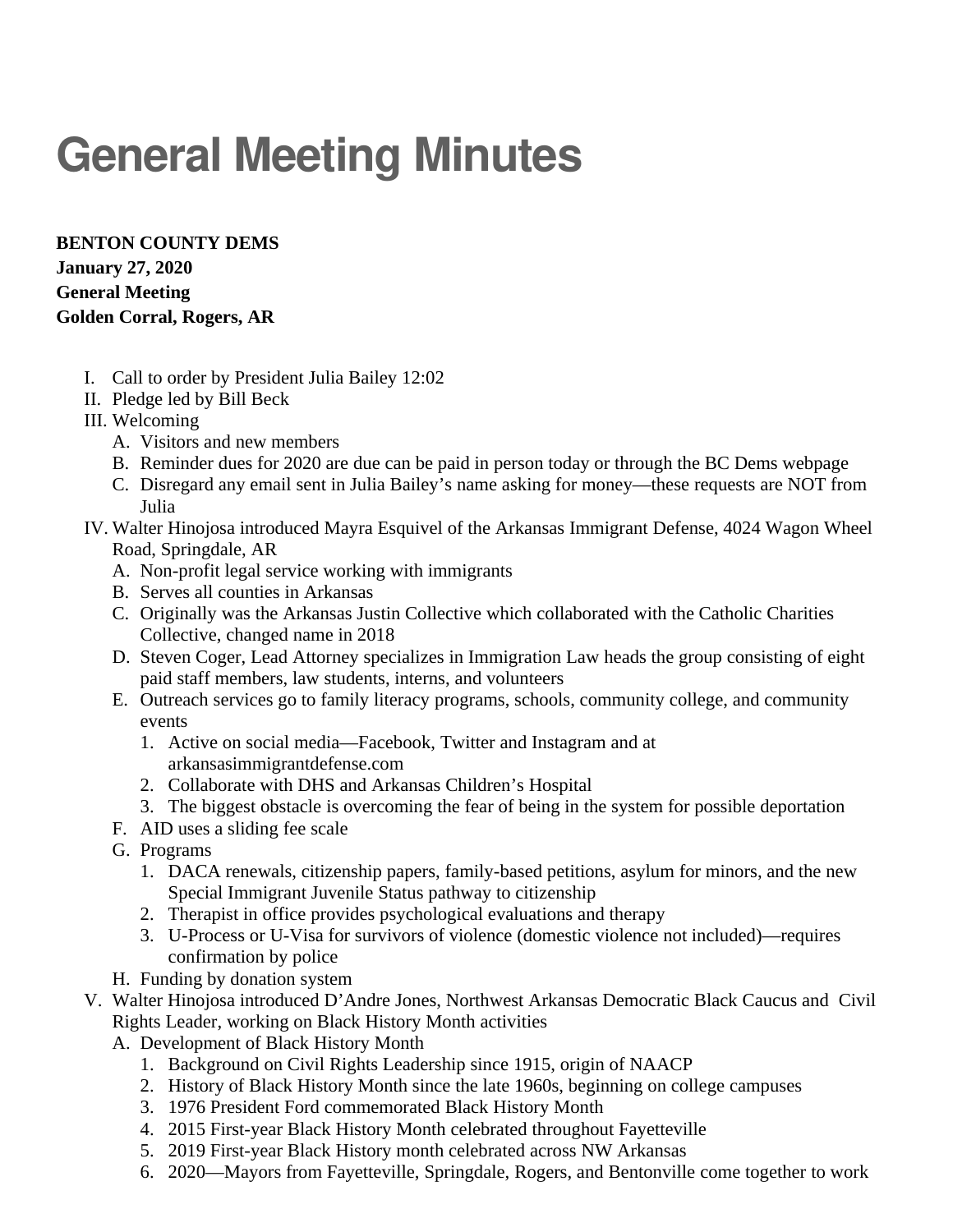toward NWA celebrations

- 7. This year 50 students from NW Arkansas high schools will be taken to Montgomery, Alabama for a historical field trip
- 8. Calendar of events will be posted soon
- B. Invitation to join the BHM celebration at the inaugural Leading With Excellence Awards
	- 1. Speaker will be Pastor Sharon Richter
	- 2. NW Arkansas Convention Center, February 28, 2020, 7:00 PM
	- 3. Tickets \$50.00 / Sponsorships available
- VI. Minutes from November meeting
	- A. Thurman Metcalf moved to accept Minutes, Mary Ann Boyer seconded
		- B. Vote unanimously passed
- VII. Treasurer's Report
	- A. Thurman Metcalf moved to accept Treasurer's Report, Bill Beck seconded
	- B. Vote unanimously passed
- VIII. Connie Hoffman reporting on voter registration
	- A. Challenges each member to register one new voter this week
	- B. February 1, 2020, is last day to register to vote in the primary
	- C. Voter Registration Forms were provided
- IX. Bean Dinner
	- A. Nicole Clowney and Joyce Elliott will be speakers
	- B. Sunday, March 15, 2020, at Janie Darr Elementary, 6505 S Mount Hebron Rd, Rogers, AR 72758
	- C. Tickets-- \$15.00/ buy online or sign up sheet at the front table
	- D. Sponsorships available Gold, Silver, Bronze
- X. Audit Committee needed—Volunteers see Tim Boyer or Julia Bailey
- XI. Publicity Chairman needed—Volunteer see Julia Bailey
- XII. Candidates will be asked to submit an application next week for BC Dems contribution before primaries
- XIII. Announcements
	- A. Larry Concannon—Benton County Democratic Party meeting February 10, 2020
		- 1. Christine, Erwin, Morgan Chip and Celeste Williams will speak
		- 2. Annual membership is \$15.00
	- B. Thurman Metcalf thanked all those who helped at the St. Andrews Episcopal Church to raise money for school lunches
	- C. Bill Beck—announce *Little Women* movie day earned BC Dems \$840.00—His next movie day will support the Central Committee and will be the musical, *In the Heights*, sometime in June
- XIV. Adjourned 1:25